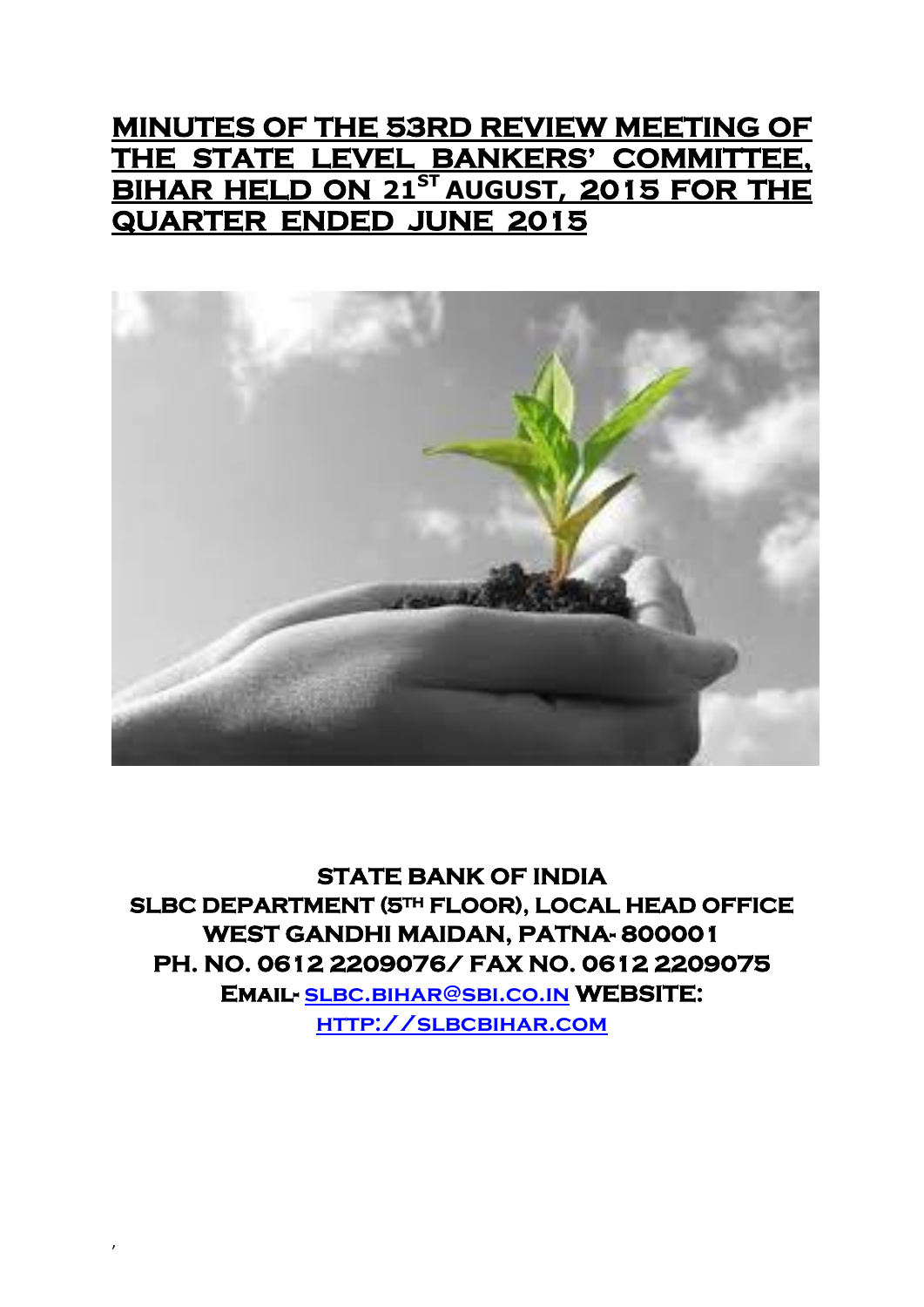# **MINUTES OF THE 53rd REVIEW MEETING OF THE STATE LEVEL BANKERS' COMMITTEE, BIHAR FOR THE 1ST QTR OF FY 2015-16 ENDED JUNE 2015, HELD ON 21 ST AUGUST, 2015**

The 53<sup>rd</sup> review meeting of State Level Bankers' Committee, Bihar was held on 21st August, 2015 at Hotel Chanakya, Patna under the chairmanship of Shri Bijendra Prasad Yadav, Finance Minister,Govt. of Bihar. The meeting was also attended by Shri P.K. Shahi, Education Minister, Govt. of Bihar, Shri Shyam Rajak, Minister for Industries, GOB, Shri Baidyanath Sahni, Animal Husbandary & Fisheries Minister, Govt. of Bihar, Shri Anjani Kumar Singh, Chief Secretary, GOB and other senior officials of State and Central Government, RBI, NABARD, Banks, Insurance company and other agencies. The list of participants is enclosed as Annexure-I.

Shri Abhijit Dutta, General Manager, SBI & Convenor, SLBC Bihar, welcomed the Hon'ble Finance Minister, GOB, others Ministers present, senior functionaries of Central & State Govt, Banks and all other participants.

Sri Dutta briefly outlined the achievements of Banks operating in the State under ACP during the first quarter of FY 2015-16. He highlighted that during the period under review, against the annual ACP target of Rs. 84000 Crores, the achievements of banks was at Rs. 20669 Crores, which is around 25% of the annual target and 35% Y-O-Y growth over last year corresponding period under review. In agriculture sector also, the growth over last year's performance is 42%.

GM, SBI expressed that there is a huge scope for dairy and fishery in the state, but achievement is far from satisfactory. He advised the banks and all concerned departments of state Govt to work together in making the process simple so as to benefit the target groups. On SHG, he requested the Bankers to play their role effectively in achieving the challenging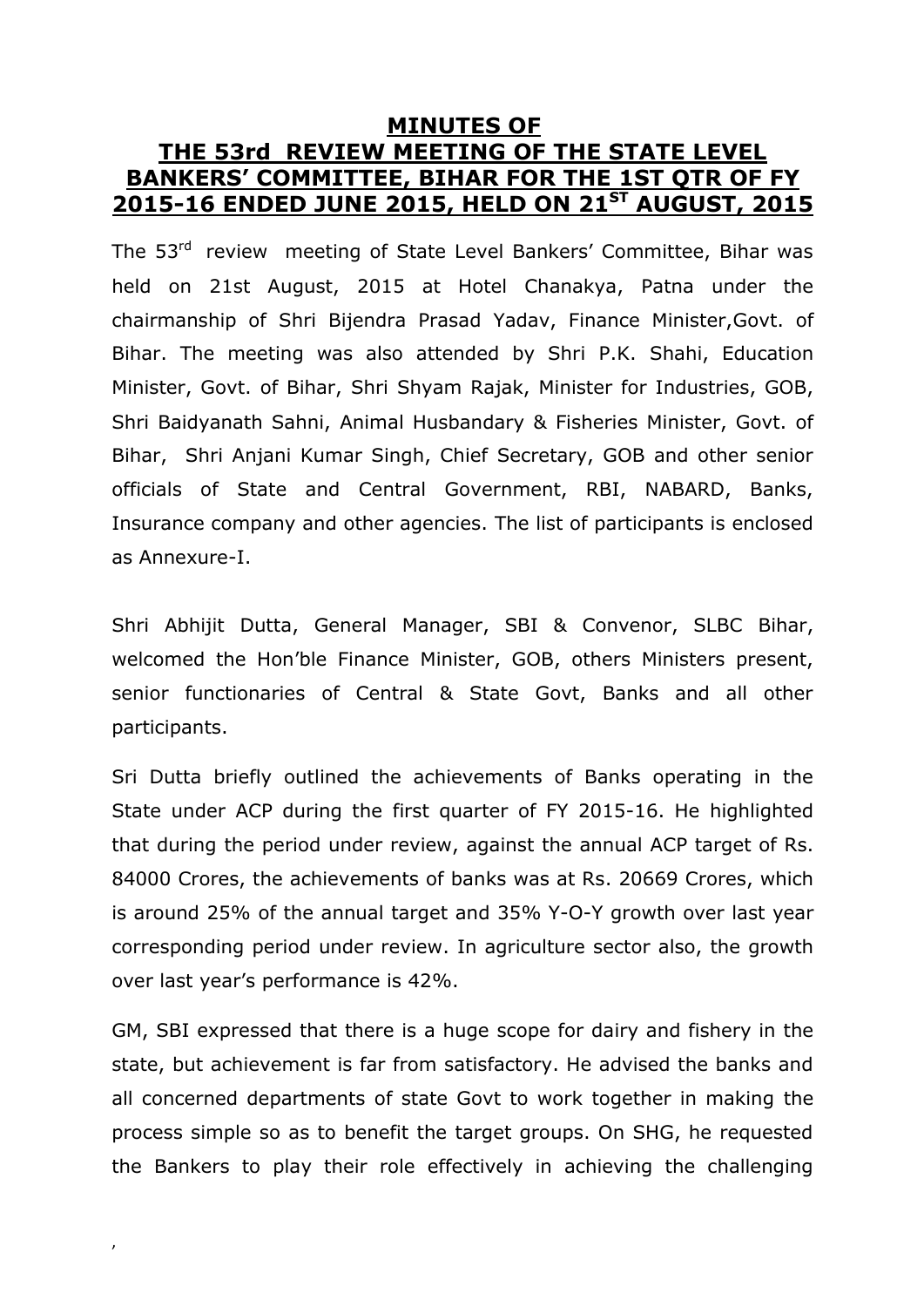target of opening 10 lac SHG accounts by 2017 as desired by the Hon'ble Chief Minister during his deliberations during the 52<sup>nd</sup> SLBC meeting.

On PMEGP, Shri Dutta said that although during the last quarter of financial year 2014-15, there was a good progress in sanction/disbursement under the scheme, the performance of banks needs more improvement and focussed attention.

On extending banking facilities to villages having population below 2000 by  $14<sup>th</sup>$  August 2015, Shri Dutta expressed that up till 30.06.2015, 27150 villages out of 27343 were covered either by BCA or by fixed branch location and hoped that rest would have been covered by 14<sup>th</sup> August 2015.

On CD ratio, Shri Dutta expressed that Banks in the state have achieved 44.59 %, which shows an increase of 193 basis points as compared to last Financial Year. He said that the CD ratio of the State is on an increasing trend but it was still much below the national average.

GM, SBI said that the rising NPAs was a major concern of the Banks, which stood at 5.28 % at the end of June 2015. He requested the State Govt. to help the Banks in disposal of pending certificate cases, so that the NPA level could be kept in check and the credit flow in the state remained at the expected level. In this connection, he advised that list of top 10 certificate cases have been listed in the Agenda book and also provided to the SDC-Banking of the respective district for effecting recovery in these cases.

GM, SBI, thereafter highlighted the launching of three schemes of Jan Suraksha Yojana by the Hon'ble Prime Minister on 09.05.2015. He said that as on date more than 60 lacs applications has been enrolled under Prime Minister Jeevan Jyoti Bima Yojana(PMJJBY) and Prime Minister Suraksha Bima Yojana(PMSBY).

Sri Dutta also highlighted the performance of RSETI and Financial Literacy Centres maintained by the Banks in each district of the state and their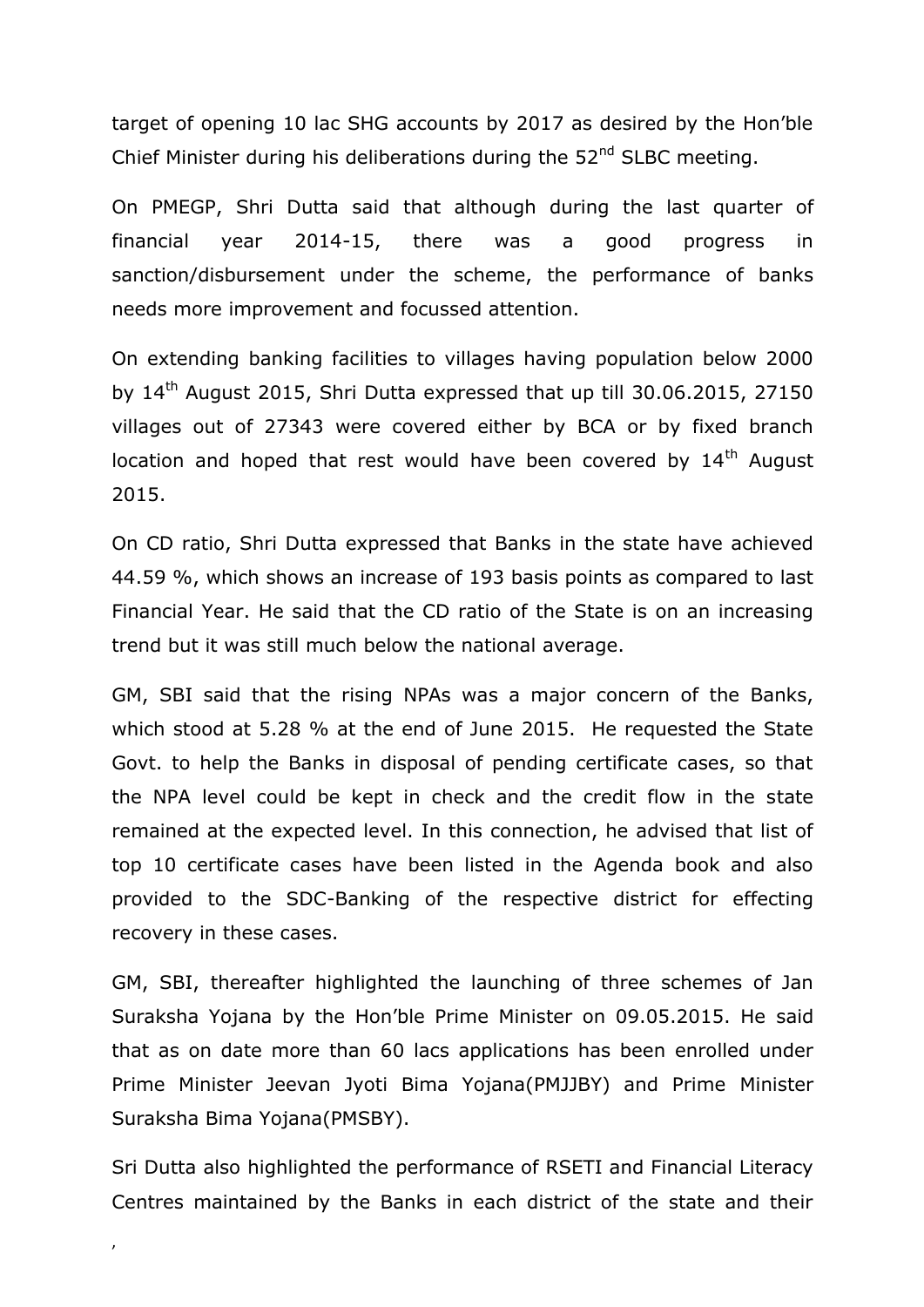role in entrepreneurship development and financial awareness in the state. He requested the Bankers to give priority on extending credit support to RSETI trained candidates to improve the settlement ratio of RSETIs.

At the end, Shri Dutta thanked the State Govt. for the unhindered support

The General Manager, Reserve Bank of India, Shri Swaroop Singh in his brief address expressed satisfaction over coverage of all unbanked villages with less than 2000 population. He said that out of the 27,343 villages allocated to various banks, 27150 villages have been covered by banks as on 30<sup>th</sup> June 2015 and hoped for coverage of the rest by  $14<sup>th</sup>$ August 2015. However, he expressed concern over coverage of these villages through Brick & Mortar branches which is 1.37% for PSBs and 2.37% for RRBs against the stipulated target of 5% of covered villages.

Shri Singh also expressed his views on the Agenda of Negotiable Warehouse Receipt and advised the Banks to provide the required data to SLBC for compilation and send a Quarterly progress report to RBI thereafter.

GM, RBI also expressed his views on distribution of Currency Notes and coins and requested the Banks to streamline the distribution system so as to avoid artificial deficit in the market. Sri Singh also raised the issue of clean note policy and advised all Banks to deal with sorting of soiled Notes as per RBI guidelines.

On Education loan, GM RBI informed the house that a new portal with 22 schemes has been created by Govt of India which also facilitates receiving of online application from the needy persons. He requested all Banks to join the portal to pass the benefit to consumers.

The Chief General Manager, NABARD Shri R.K.Das in his address gave a presentation on Monitoring and Information system for activity wise Credit Planning and monitoring.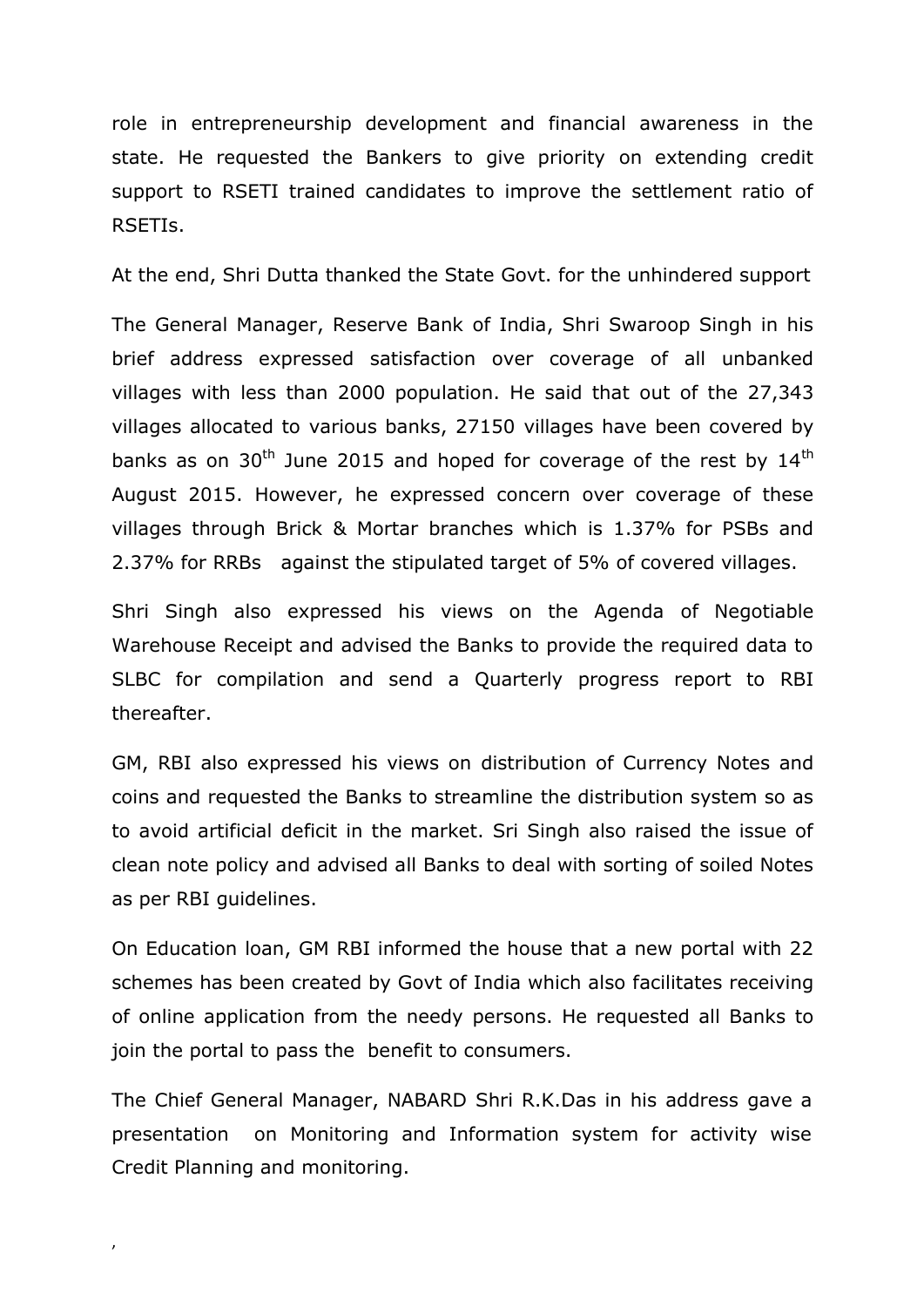The Chief Secretary, GOB in his address expressed dissatisfaction over the performance of Banks during the  $1<sup>st</sup>$  Quarter of FY 2015-16. He said that meeting should not be held in a routine manner, but it should be result oriented. He advised the banks to increase finance in KCC, MSME and Education loans. The Chief Secretary, GOB was also critical regarding delay in RTGS transfer of Govt fund under DBT to needy persons all across the state and advised Banks to streamline functioning of the system. The Chief Secretary also advised the banks to prepare themselves for restructuring of loans in case of drought due to deficiency in rainfall.

The Minister of Industry, Government of Bihar, Shri Shyam Rajak in his address called for greater participation of Banks in financing to industrial sector in the state. He expressed his dissatisfaction over the Banks performance under PMEGP loans. He urged upon the banks to give focussed attention to financing under PMEGP and achieve their yearly target within the stipulated time frame.

Sri Prashant Kumar Shahi, Education Minister, Government of Bihar, in his address expressed dissatisfaction over the low performance of Banks in the area of education loan. He advised the banks to achieve the target under education loan to encourage more and more youths in the state to acquire higher studies. He also expressed concern over some banks achievements to below 50% and advised them to increase their performance. Under Financial inclusion, he urged the Bankers to connect the remaining unbanked Gram Panchayats and villages with banking facilities.

Sri Baidyanath Sahni, Minister for Animal Husbandry & Fisheries, Govt of Bihar in his address expressed dissatisfaction at the poor performance of banks during the  $1<sup>st</sup>$  quarter of financial year 2015-16. He advised the bankers to be more sensitive towards the feelings of the people and provide adequate financial assistance to the needy people. He advised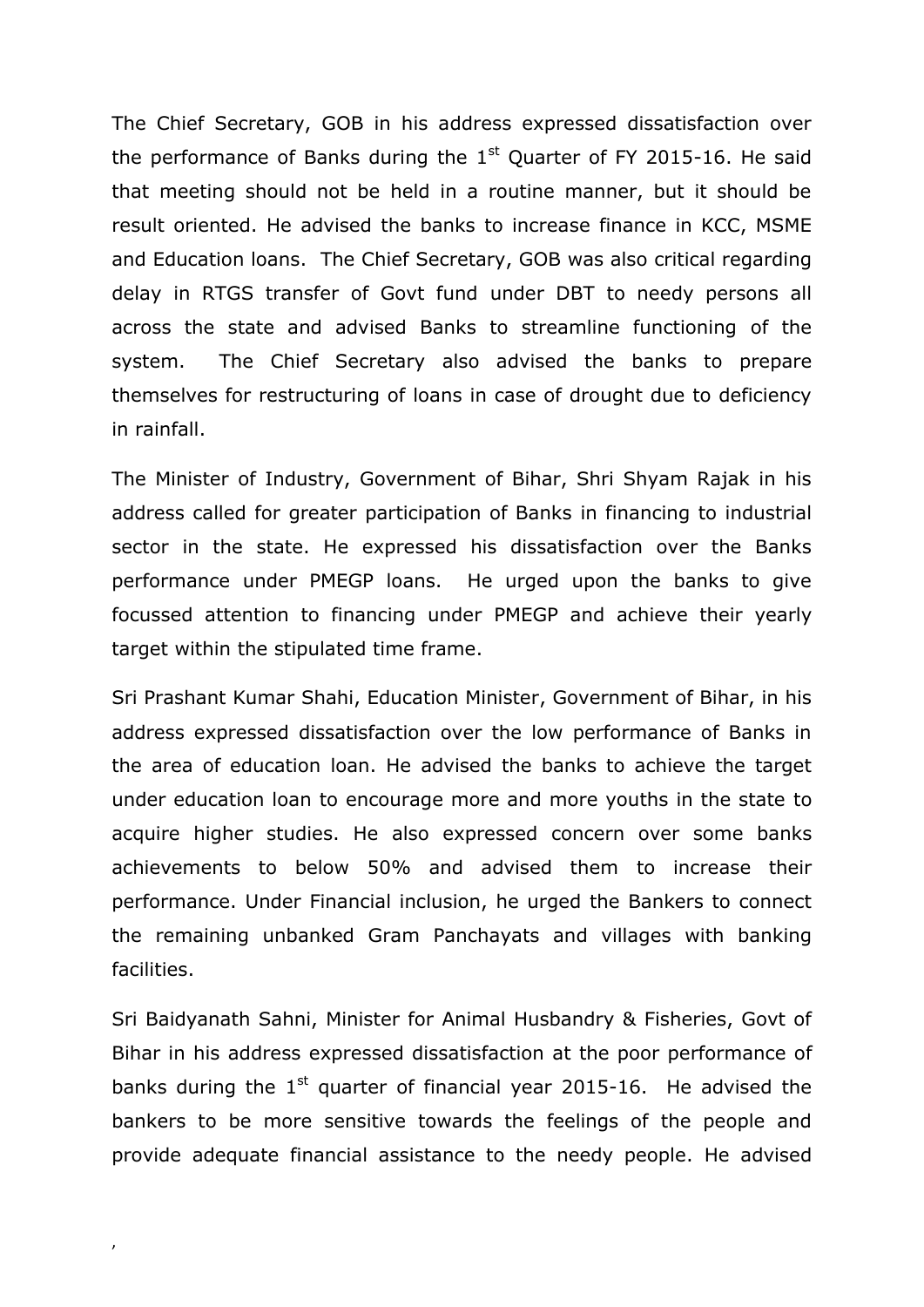that loan proposals sent to banks should be disposed off within the stipulated time frame.

Minutes of the last SLBC meeting was then confirmed and Action Taken Report on the action points of  $52<sup>nd</sup>$  SLBC meeting was adopted by the House.

Presentation was, thereafter, made by AGM, SLBC on all the agenda items. After discussion on the agenda items during the meeting, the following points emerged.

#### **A. ANNUAL CREDIT PLAN (2015-16):**

The achievement of banks under ACP during the  $1<sup>st</sup>$  quarter of financial year 2015-16 was 25% of the annual target and 35 % more than the disbursement made during the corresponding period of last year. Commercial banks and RRBs have recorded 30% and 59% growth in their loan disbursement vis-à-vis their performance over the last year corresponding period under review.

# **B. AGRICULTURE RELATED ISSUES:**

# **1. Sub-Committee meeting of SLBC on Agriculture**:

#### 2. **Agri ACP**:

The achievement under Agri ACP during the ist Quarter of Financial Year 2015-16 was 24% of the annual target and in absolute terms, 42% more than the last FY corresponding period. All banks were requested to give due attention to Agri lending, especially in allied activities to all deserving farmers.

#### 3. **KCC:**

,

The achievement of only 13% of annual target of last Financial Year was viewed as unsatisfactory. The banks were advised to give due attention to increase financing under KCC.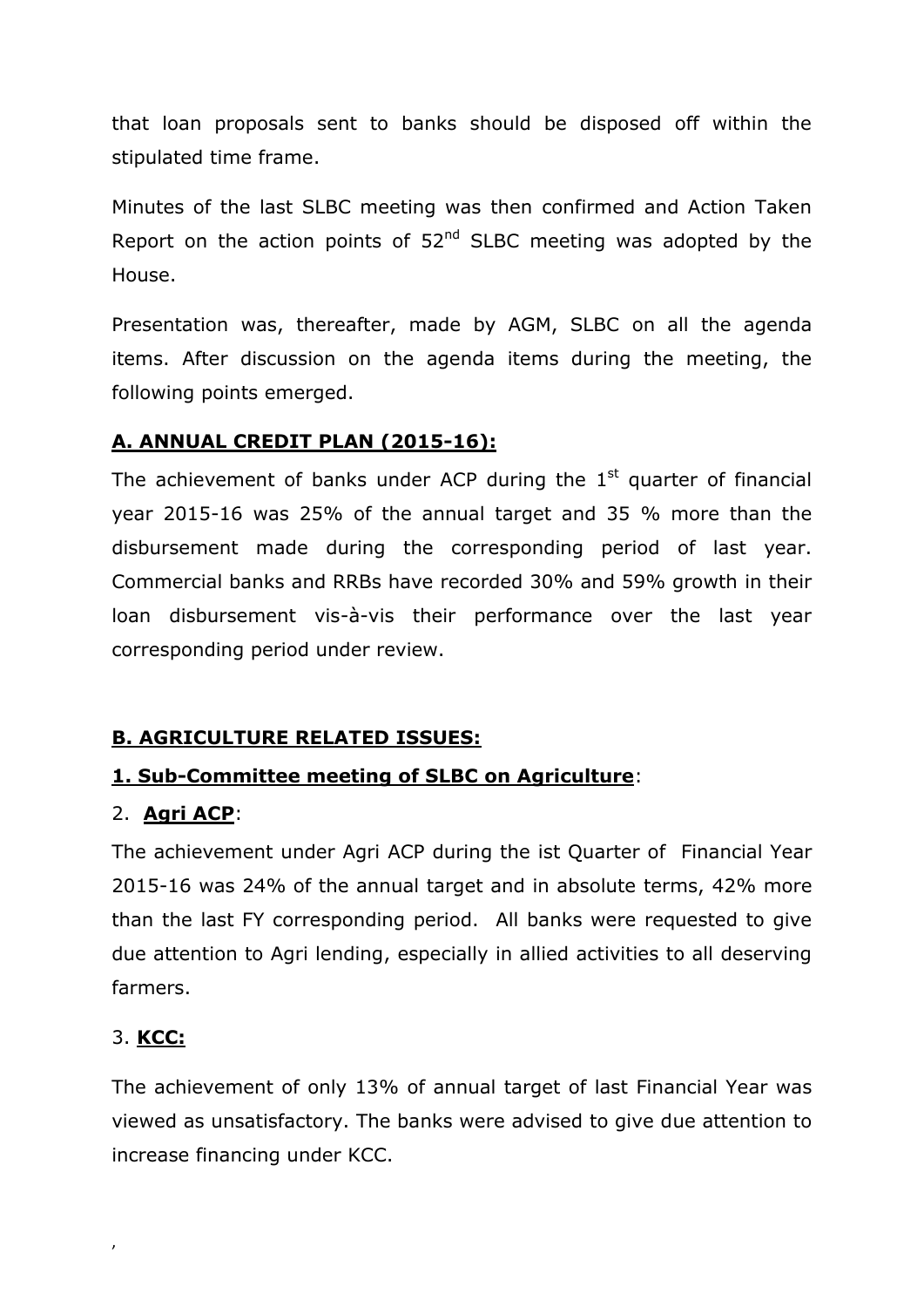### 4. **Farm Mechanisation**:-

Dissatisfaction was expressed over poor performance under Farm Mechanisation as Banks had achieved only 30% during the Financial 2014-15. Bankers were requested to give priority to this area.

#### 5**. Dairy, Fishery & Poultry**:-

The performance under Dairy, Fishery and Poultry sector of the banks was described as very poor. The house agreed that for overall development of the state, these three sectors should be given top priority and urged the bankers to increase the lending in these sectors. The Chief secretary commented that the state has good number of water resources available, but still large quantity of fish is imported from other states. He advised the bankers to give due weightage in sanctioning of proposals in these sectors to make the state self sufficient in dairy, poultry and fisheries. It was also advocated for sanction of loans under Dairy, Fishery and Poultry through processing cell of the banks to speed up the process.

# **6. SHG/JLG:**

,

Following issues were highlighted with regard to financing to SHGs/ JLGs :

#### **(I) Self Help Group (SHG)/Joint Liability Group (JLG)**

a) Banks have opened savings account of 23180 SHGs and have credit linked 9117 SHGs with total bank finance of Rs. 51.24 Cr during the first quarter of financial year 2015-16 against an annual target of 150000 for account opening and 100000 for credit linkage.

b) Notification of the State Govt. had to be issued with regard to implementation of Interest Subvention scheme in the 27 non-IAP districts on the same line as in the 11 IAP districts. This is still awaited.

c) Banks to ensure use of common format for account opening  $\&$  1<sup>st</sup> dose credit linkage of SHGs.

d) Commercial Banks were asked to focus on JLG financing.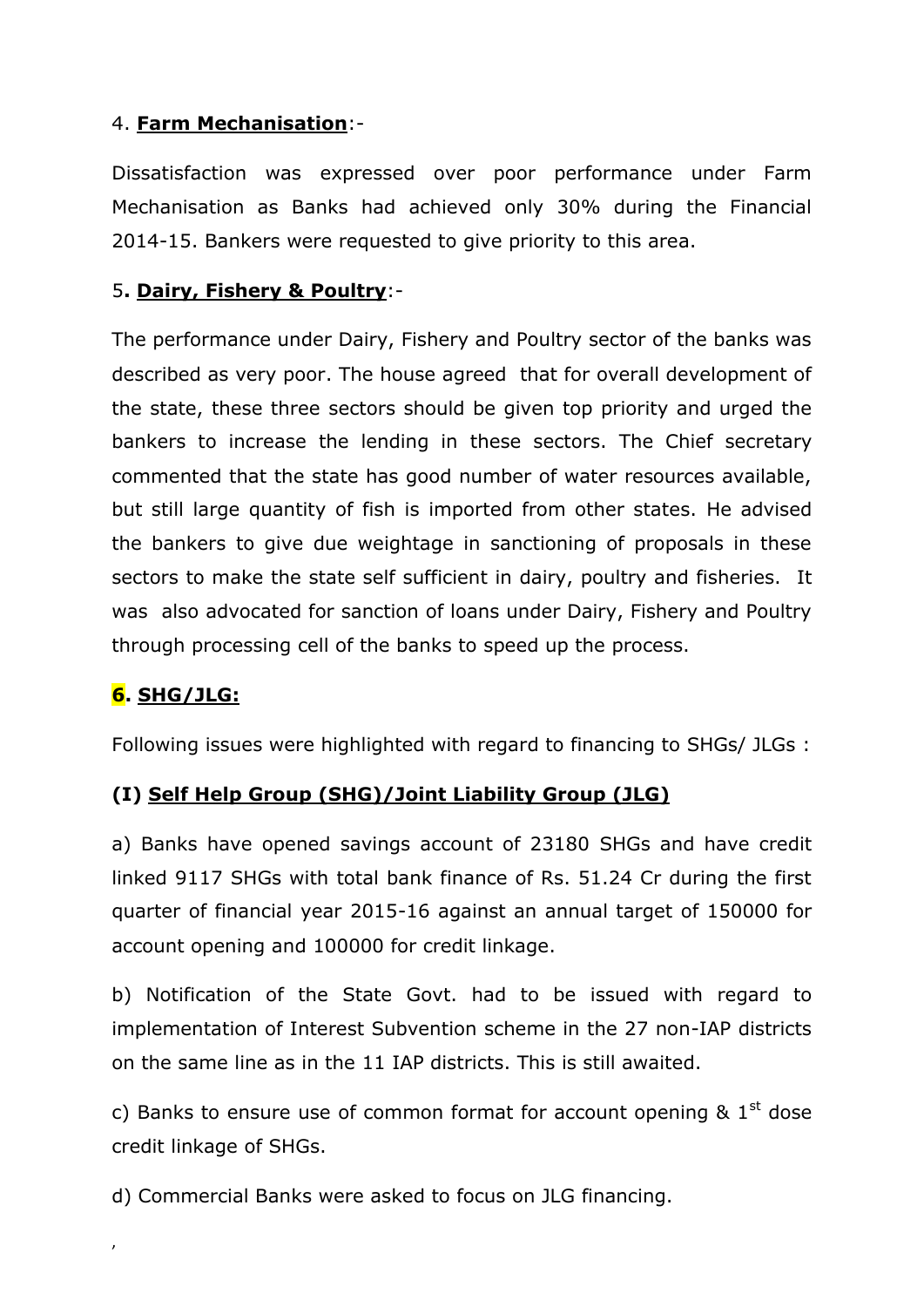e) Against the annual target of 75000,7406 JLGs were financed by Banks up to during the  $1<sup>st</sup>$  quarterof FY 2015-16.

### **C. INDUSTRY RELATED ISSUES**

#### 1. **Sub-Committee meeting of SLBC on Industries**:

It was apprised to the house that the  $7<sup>th</sup>$  meeting of Sub-Committee of SLBC on Industries was held on  $12<sup>th</sup>$  May 2015 and all related issues were discussed in it.

#### 2. **Achievement under MSME ACP:**

During the 1st quarter of Financial Year 2015-16, against the annual target of Rs. 12000 crores, Banks under MSME have disbursed Rs 3412 crores, which is 28% of their annual target. In absolute terms it is approximately 51% more than the disbursement made by the Banks during the corresponding period of last Financial year.

#### **3. Review of achievement under PMEGP:**

The achievement under PMEGP during the  $1<sup>st</sup>$  quarter of FY 2015-16 was viewed by the house as very poor. Against the physical target of 4245 projects for 2015-16, Banks have sanctioned only 76 projects amounting to Rs.6.28 Cr during the period under review. The major reason for poor performance during the period was stated to be delay in receipt of loan applications. As industrial sector was national priority area and had potential to provide large number of jobs to people, banks were requested to give adequate attention towards financing under the scheme. The Principal Secretary, Industries expressed that the applications are selected on the basis of task force recommendations, which is also represented by Bankers. He requested the Banks to adopt a positive approach in sanctioning of PMEGP loans and achieve the annual target during the third Quarter of the Financial year.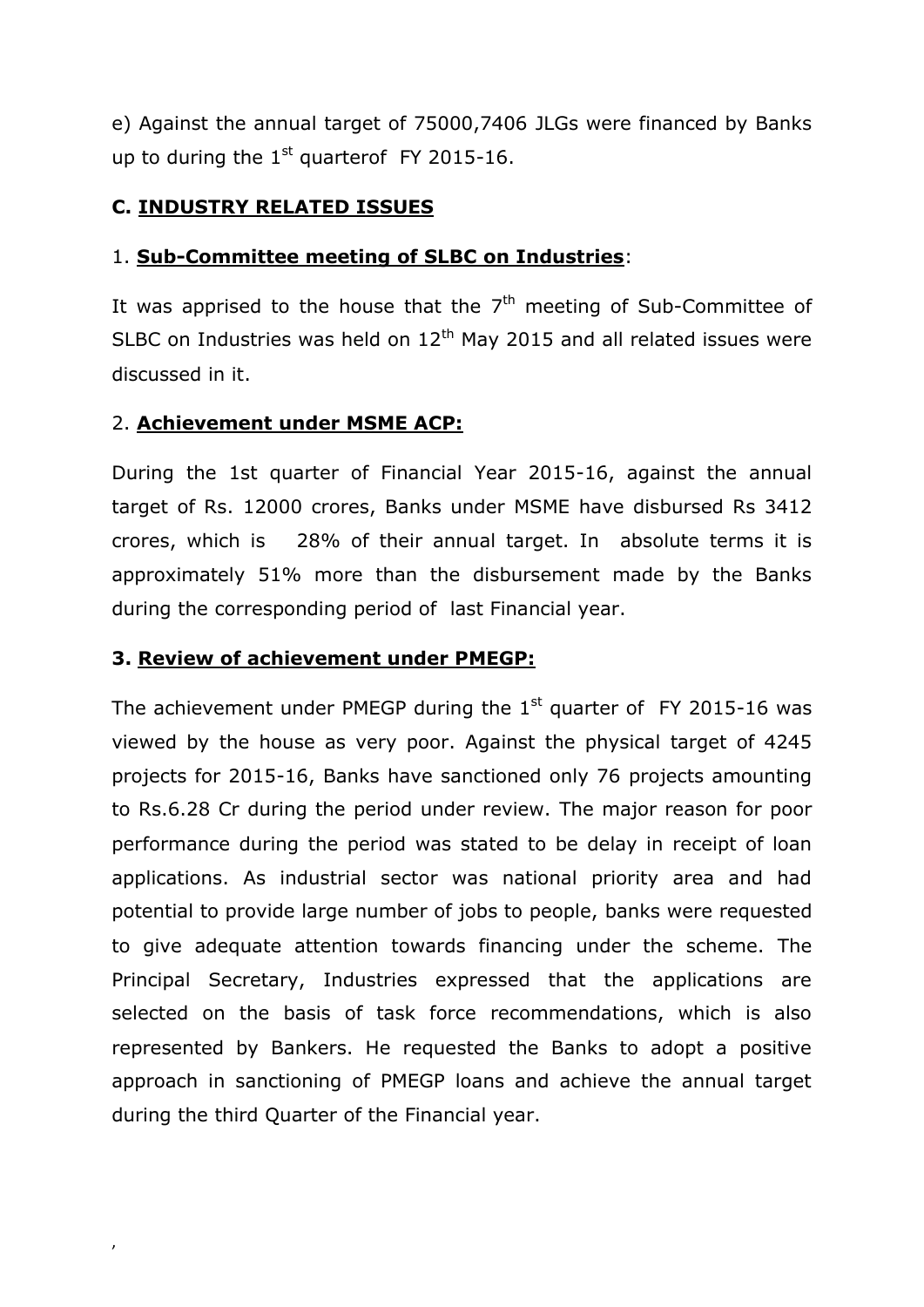#### **D. OTHERS:-**

#### **1. OPENING OF BRANCHES:**

The performance of banks during the period under review was not as per the target. The banks in the state had targeted opening of 527 branches during the FY 2015-16, out of which only 107 branches had been opened during the period under review. He also said that there are 294 unbanked villages having population above 10000 in the state which has been targeted for opening of branches during the FY 2015-16. The Principal Secretary (Finance), GOB advised to Reserve Bank of India to arrange a review meeting with banks who had not opened any new branch during first quarter of FY of 2015-16.

#### **2. EDUCATION LOAN:**

The performance of Banks under Education loan was not encouraging during the period under review. During the  $1<sup>st</sup>$  Quarter of FY 2015-16, against the annual target of 50000, the achievement of Banks under Education loan was only 5628, which is 11% of the target. The Chief Secretary stressed that bottlenecks in sanctioning/disbursing of Education Loan should be removed as there is a lot of scope for increasing finance under the scheme.

The performance of major Private Banks, whose achievement is less than 5% in education loan, was viewed seriously by the house. All the private banks were advised to increase their performance in education loan and ensure achievement of their allotted yearly target.

The Chief Secretary, GOB advised Principal Secretary (Finance) to consider rewarding the best performing bank for financing under Education Loan.

#### **3. HOUSING LOAN:**

,

During the  $1<sup>st</sup>$  quarter of FY 2015-16, the achievement of Banks under Housing loan was 20% of the annual target, i.e 4759 against 24000.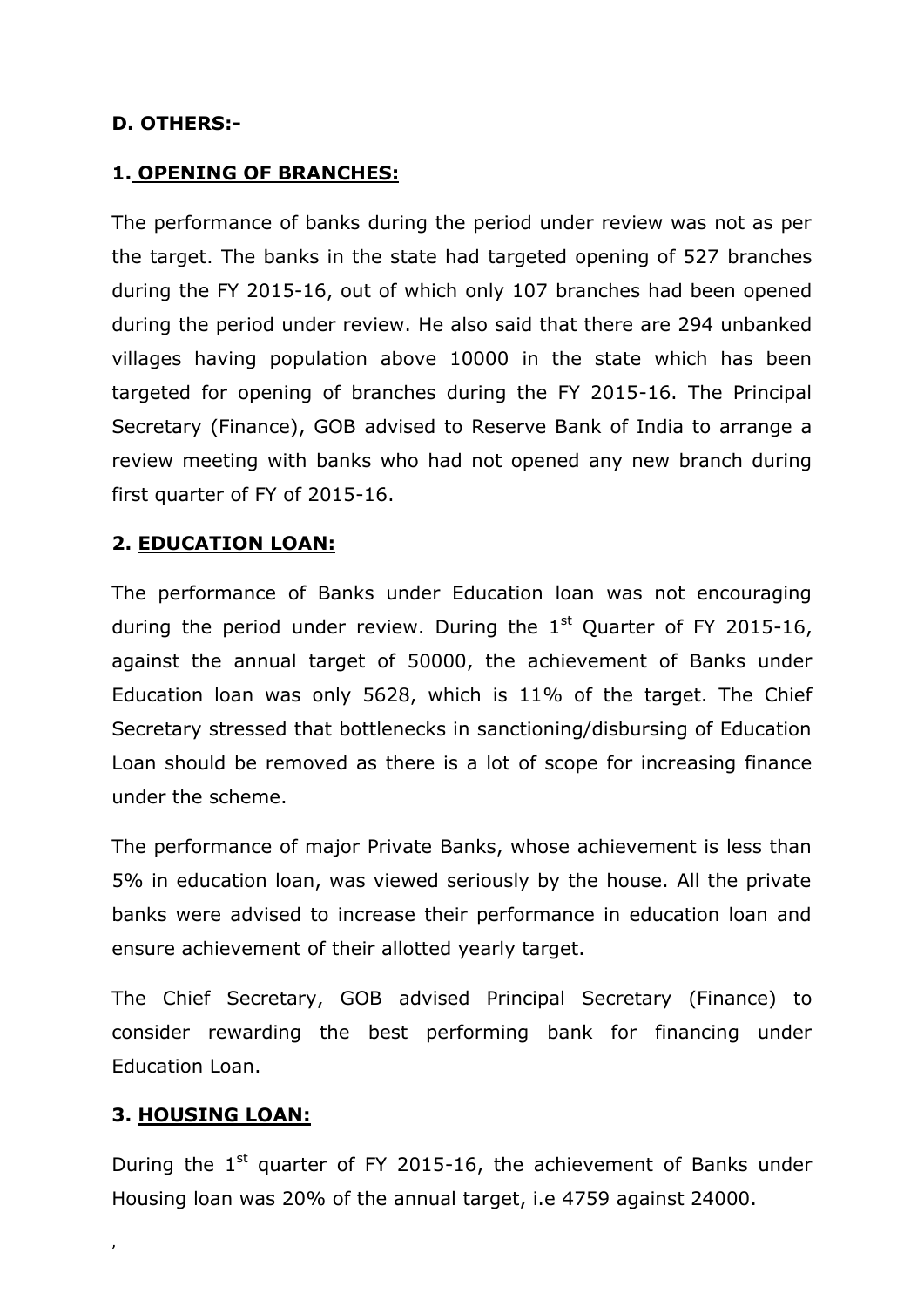#### **4. OTHERS:-**

,

The Principal Secretary (Finance), GOB advised to Principal Secretary (Co-operative) and Reserve Bank of India to arrange a review meeting to resolve the issues faced by Co-operative bank.

The Finance Minister Shri Bijendra Prasad Yadav in his address expressed unhappiness over the poor performance of the banks during the  $1<sup>st</sup>$ quarter of current financial year. He advised the bankers to be more sensitive towards the poor and provide adequate financial assistance to the needy people. He also suggested providing more impetus on social security schemes through direct credit to the poor to avoid diversion. Sri Yadav requested the banks to open branches in more than 5500 panchayats in the State, which do not have banking facility. The State Govt is committed to run all its schemes through banks which will decrease state Govt workload and also increase deposit of the bank. Shri Yadav was of the view that though activity and responsibility of the banks have increased but corresponding increase in the accountability of banks has not been observed. The Finance Minister advised the bankers to provide service with responsibility and perform their job in a transparent manner to improve credibility of the banking system. Senior bank officials should understand the problems faced by ground level functionaries and address them suitably. He assured the bankers of full cooperation from the State Government in their pursuit towards good performance

The meeting ended with a vote of thanks to all the participants by Shri R.K. Arora, General Manager, Central Bank of India. He thanked all participants for fruitful discussion on various issues during the SLBC meeting and on behalf of all banks assured the State Government for better performance by Banks during the next Quarter of the current FY on the lines discussed in the meeting.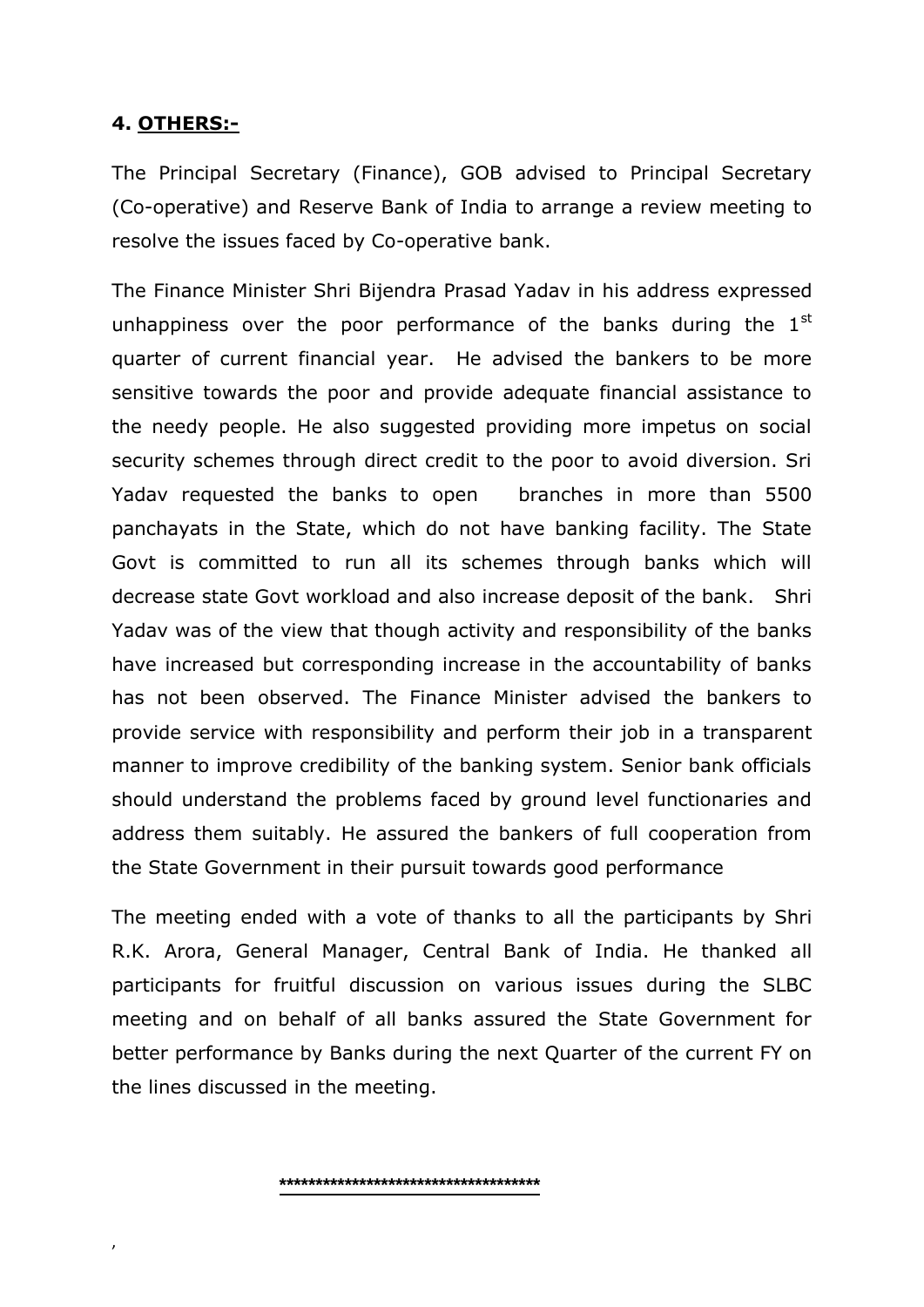# **ACTION POINTS 53rd SLBC MEETING HELD ON 21ST AUGUST 2015**

1. Banks should put in concerted efforts to ensure achievement of 100% target set under ACP for 2015-16.

(Action: All Banks)

2. Banks should give focus on issuance of new and renewal of KCC and also increase financing in other Agri. Areas such as Dairy, Fishery and other allied activities in order to achieve the ACP target for Agri. Seament.

(Action: All Banks)

3. Banks to ensure achievement of target under Education loan and Branch opening under FY 2015-16.

(Action: All Banks)

4. The Reserve Bank of India to organise a review meeting with banks who had not opened any new branch during first quarter of FY of 2015- 16.

(Action: Reserve Bank of

India)

5. All banks should give desired focus to PMEGP financing and timely utilisation of margin money in order to achieve PMEGP target during 2015-16.

(Action: All Banks)

6. Banks to ensure training to potential PMEGP borrowers in RSETIs. DIC and Bank official to visit RSETI for selection of eligible persons and generating their applications for financing under PMEGP and other relevant schemes.

(Action: State Govt. & Banks)

7. Escalation in the rate of Stamp duty for small value non-Agri loans like DIR, WCC etc. be reviewed.

(Action: State Government)

8. Banks to ensure organising weekly Camp by all agri lending branches on each Wednesday for Agri business loans. Field functionaries of the State Govt to participate in the camp for generating loan applications from the service area of the Branch.

,

(Action: All Banks & State Govt.)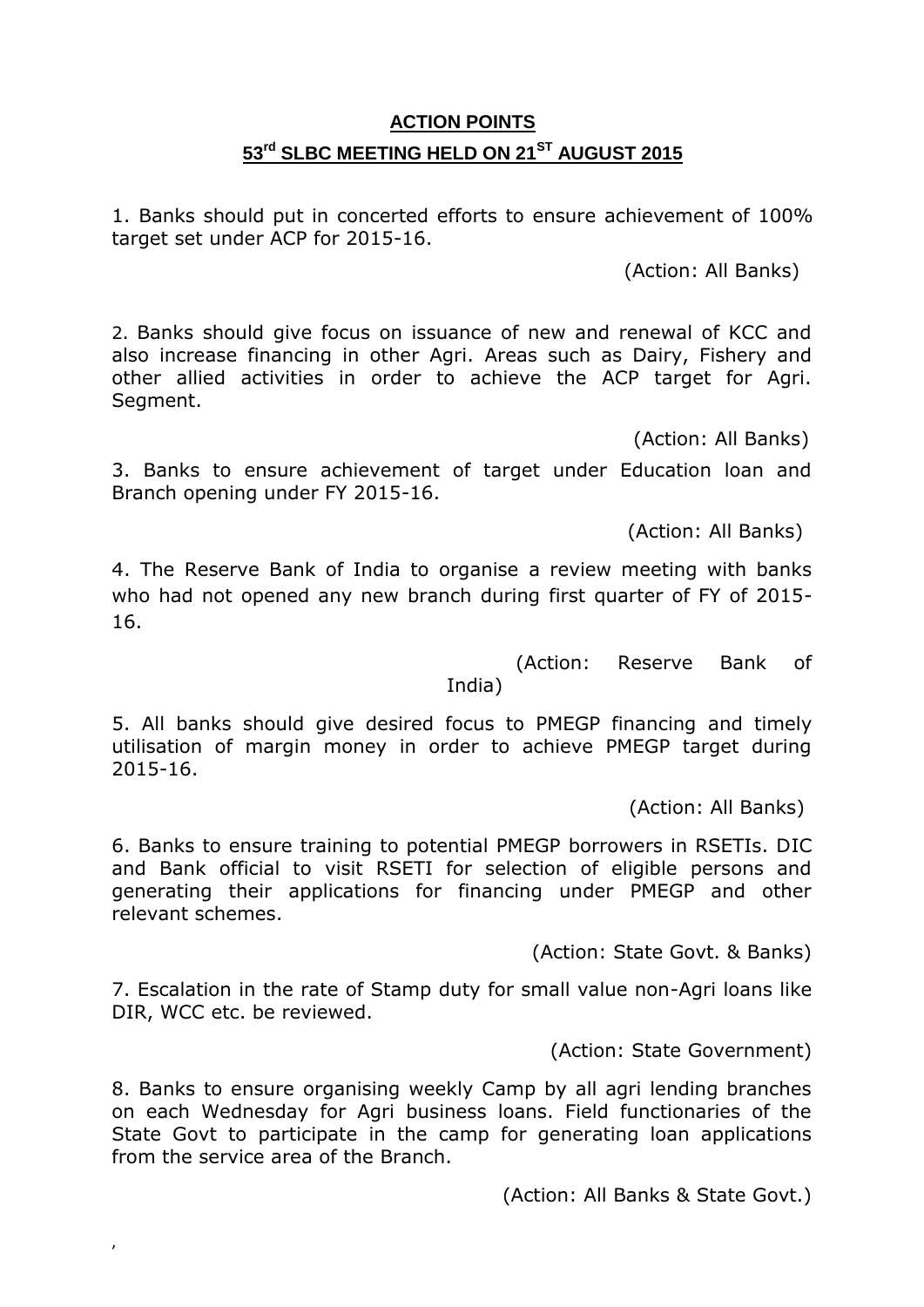9. Banks to give more focus on advances under DRI schemes to achieve the benchmark of 1% of total aggregate advances during previous year.

(Action: All Banks)

10. Rupay cards to be issued to all eligible farmers, while issuing and renewal of KCC.

(Action: All Banks)

11. Banks to ensure use of common format for account opening  $81^{st}$  dose credit linkage of SHGs.

(Action: All Banks)

12. Necessary instruction to be issued to the district authorities for disposal of pending certificate cases already provided to SDC-Banking of each district.

(Action: State Government)

13. The Principal Secretary (Co-operative) and Reserve Bank of India to arrange a review meeting for resolving the issues faced by Co-operative bank.

(Action: State Government, Bihar State Co-op Bank & Reserve Bank of India)

14. System of giving reward to best performing bank for financing under Education Loan to be introduced.

,

(Action: State Government)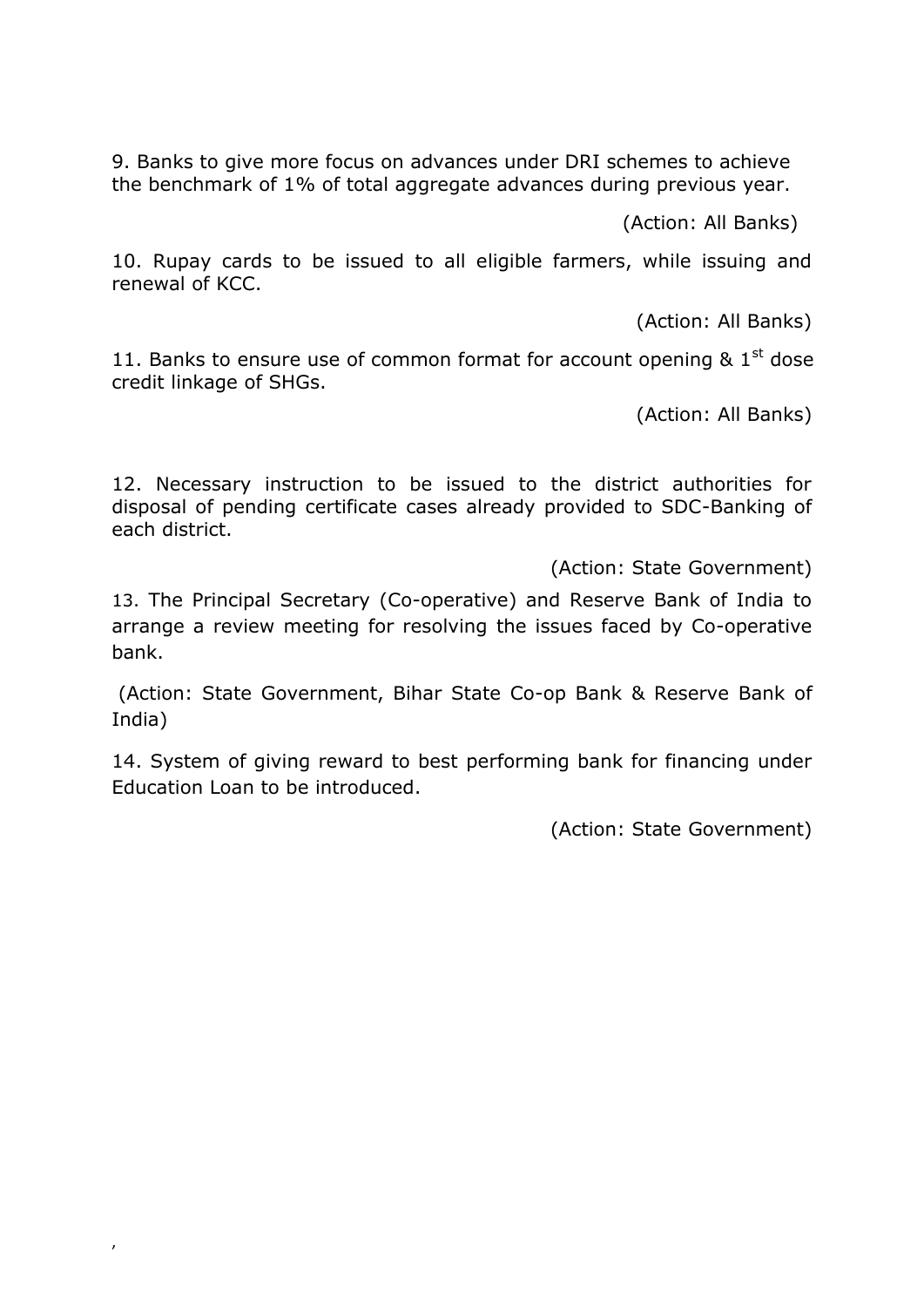# **rd SLBC MEETING HELD ON 21.08.2015 AT HOTEL CHANAKYA, PATNA**

Annexure-I

|                  | Sl. No. Name of the Participant | Designation/Office                                              |  |  |
|------------------|---------------------------------|-----------------------------------------------------------------|--|--|
| Ministers :-     |                                 |                                                                 |  |  |
| $\mathbf{1}$     | Shri Bijendra Prasad Yadav      | Finance Minister, Govt. of Bihar                                |  |  |
| $\overline{c}$   | Shri Vaidyanath Sahni           | Animal & Fisheries Resources Minister, Govt. of<br><b>Bihar</b> |  |  |
| 3                | Shri Shyam Rajak                | Industries Minister, Govt. of Bihar                             |  |  |
| $\overline{4}$   | Shri P. K. Shahi                | Education Minister, Govt. of Bihar                              |  |  |
| State Govt.:-    |                                 |                                                                 |  |  |
| $\mathfrak{S}$   | Shri Anjani Kumar Singh         | Chief Secretary, Govt. of Bihar                                 |  |  |
| 6                | Shri S. K. Negi                 | Development Commissioner, Govt. of Bihar                        |  |  |
| $\overline{7}$   | Shri Vijay Prakash              | Agriculture Production Commissioner, Govt. of Bihar             |  |  |
| 8                | Shri Tripurari Sharan           | Principal Secretary, Industries, Govt. of Bihar                 |  |  |
| 9                | Shri Ravi Mittal                | Principal Secretary, Finance, Govt. of Bihar                    |  |  |
| 10               | Shri Amrit Lal Meena            | Principal Secretary, UD&HD                                      |  |  |
| 11               | Shri Chaitanya Prasad           | Principal Secretary, Co-operative                               |  |  |
| 12               | Shri Binod Kumar Jha            | Jt. Director, Revenue & Land Reforms                            |  |  |
| 13               | Shri Shiva Shankar Mishra       | Jt. Secretary, Finance Deptt.                                   |  |  |
| 14               | Shri V.K Choudhary              | DIG, CID, Bihar                                                 |  |  |
| 15               | Shri H. R. Srinivasa            | Secretary, Finance Deptt.                                       |  |  |
| 16               | Shri Narmdeshwar Lal            | Secretary, Animal & Fisheries Resources, GoB                    |  |  |
| 17               | Shri Hare Ram Singh             | Director Dairy, GoB                                             |  |  |
| 18               | Shri N. Ahmed                   | Director Fisheries, GoB                                         |  |  |
| 19               | Shri S. K Dubey                 | Director Incharge, National Commission for SCs                  |  |  |
| 20               | Shri Awadhesh Kumar             | OSD, Finance                                                    |  |  |
| 21               | Shri M. P. Bhagat               | Dy. Director (Banking), Deptt of Finace                         |  |  |
| 22               | Dr. Vijay Kumar Singh           | L.R.O, Animal Husbandry, Patna                                  |  |  |
| 23               | Dr. Sunil Kumar Singh           | Sr. Investigator, National Commission for SCs                   |  |  |
| Govt. of India:- |                                 |                                                                 |  |  |
| 24               | Shri Manish Gupta               | Director, Deptt. of Financial Services, GoI                     |  |  |
| 25               | Shri N. Srinivas Rao            | Director, Deptt. of Financial Services, GoI                     |  |  |
| 26               | Shri R. B. Rahate               | Asstt. General Manager, MUDRA                                   |  |  |
| 27               | Shri R. S. Pandey               | <b>State Director, KVIC</b>                                     |  |  |
| 28               | Shri Rajesh Kumar Singh         | ADG, UIDAI                                                      |  |  |
| 29               | Shri Ravindra Mehta             | State Resource Person, Aadhar                                   |  |  |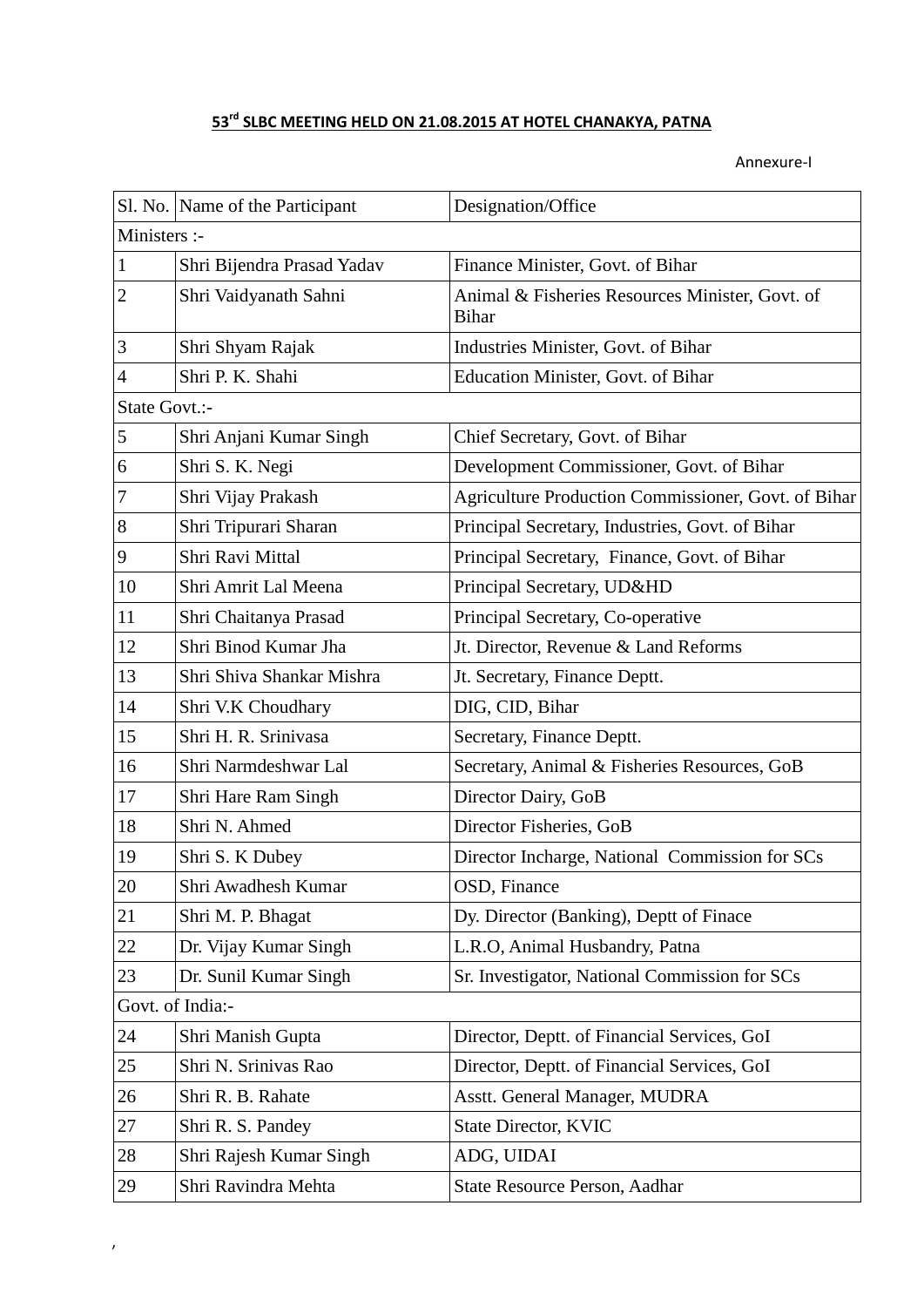| 30 | Dr. P.K. Gupta              | Nodal Officer, KVIC                                 |
|----|-----------------------------|-----------------------------------------------------|
| 31 | Shri Ramesh Kumar           | Asstt. Director, MSMEDI, Patna                      |
| 32 | Shri Gopal Kumar            | Auditor, KVIC                                       |
|    | RBI & NABARD:-              |                                                     |
| 33 | Shri Swaroop Singh          | General Manager, Reserve Bank of India              |
| 34 | Shri R. K. Das              | Chief General Manager, NABARD                       |
| 35 | Shri Brij Raj               | Dy. General Manager, Reserve Bank of India          |
| 36 | Shri D. Padhi               | Dy. General Manager, NABARD                         |
| 37 | Shri M.M Ashraf             | Asstt. General Manager, NABARD                      |
| 38 | Shri Devendra Bonde         | Manager, Reserve Bank of India                      |
|    | <b>Other Bankers</b>        |                                                     |
| 39 | Shri Abhijit Dutta          | General Manager, State Bank of India                |
| 40 | Shri Anil Kumar             | General Manager & Circle Head, UCO Bank             |
| 41 | Shri N. C. Upreti           | General Manager, Bank of Baroda                     |
| 42 | Shri M. M. Chiniwar         | General Manager, Canara Bank                        |
| 43 | Shri R. K. Arora            | General Manager, Central Bank of India              |
| 44 | Shri S. K. Mallick          | General Manager, Punjab National Bank               |
| 45 | Shri C. Raj                 | Dy. General Manager (Outreach), State Bank of India |
| 46 | Shri N. S. Napalchyal       | Dy. General Manager (Agri), State Bank of India     |
| 47 | Shri K. N. R Verma          | DGM & Circle Head, Punjab National Bank             |
| 48 | Shri M.N. A. Ansari         | Dy. General Manager, Bank of India                  |
| 49 | Shri Dhananjay Pratap Singh | DGM & CRM, United Bank of India                     |
| 50 | Shri Subrat Kumar           | Dy. General Manager, Vijaya Bank                    |
| 51 | Shri S. K. Mohapatra        | Dy. General Manager, Union Bank of India            |
| 52 | Shri Budh Singh             | DGM/ZM, Indian Bank                                 |
| 53 | Shri Rajiv Kumar Das        | Asstt. General Manager, SLBC, SBI, LHO, Patna       |
| 54 | Shri B. N. Nagendra         | <b>Asstt. General Manager, Corporation Bank</b>     |
| 55 | Shri S. K. Ghosal           | Asstt. General Manager, Allahabad Bank              |
| 56 | Shri S. K. Sharma           | Asstt. General Manager, Oriental Bank of Commerce   |
| 57 | Shri Anil Kumar             | AGM & SRM, Indian Bank                              |
| 58 | Shri Sanjeev Kumar Kaushal  | Asstt. General Manager, IDBI Bank                   |
| 59 | Shri Abhishek Parashar      | Asstt. General Manager, ICICI Bank                  |
| 60 | Shri Amit Rai               | Asstt. General Manager, SIDBI                       |
| 61 | Shri K. Shant Rakshit       | Managing Director, Bihar State Co-operative Bank    |
| 62 | Shri Manish Verma           | <b>Cluster Head, HDFC Bank</b>                      |
| 63 | Shri B. S. Harilal          | Chairman, Uttar Bihar Gramin Bank                   |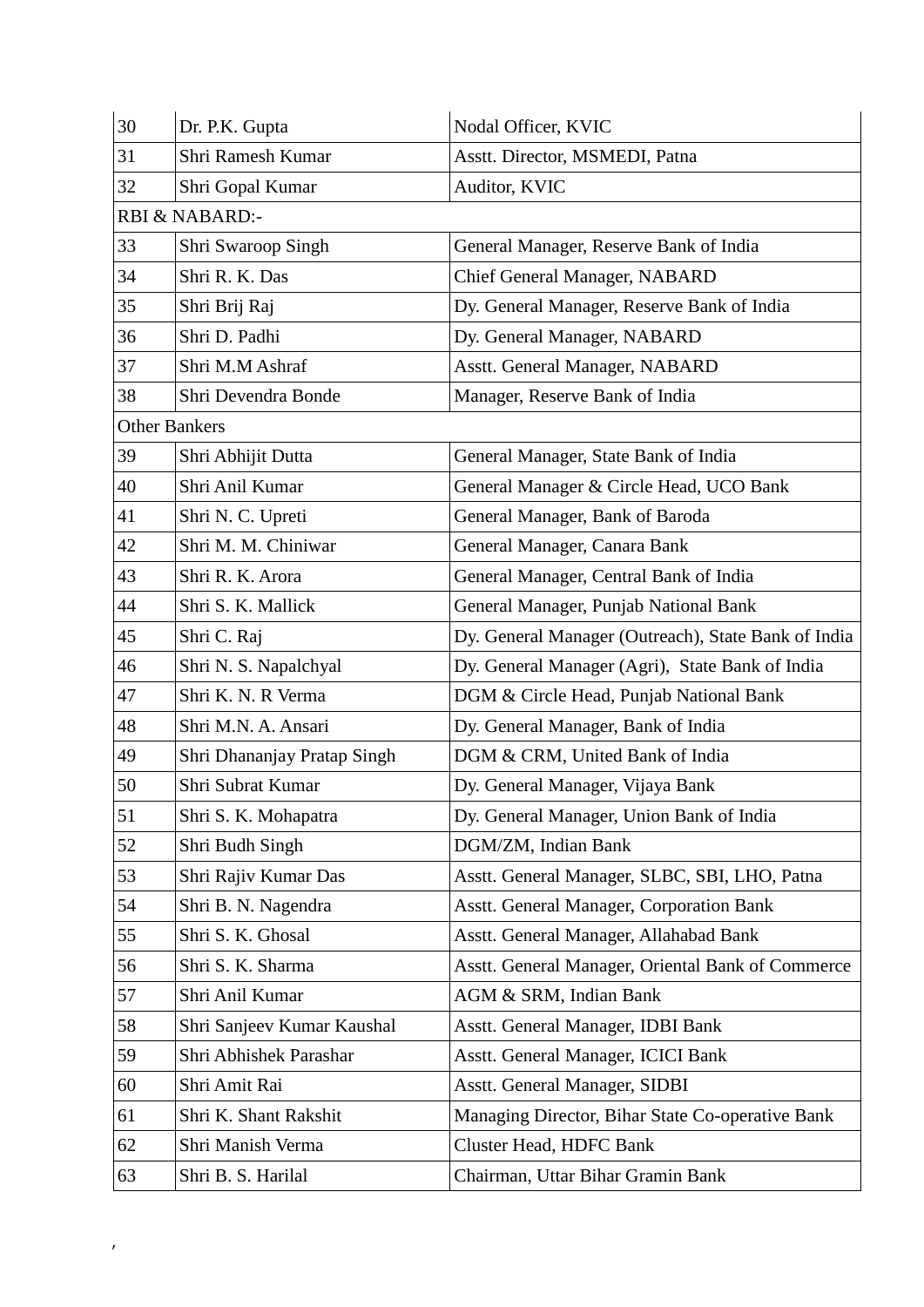| 64     | Shri K. K. Upadhyay        | General Manager, Madhya Bihar Gramin Bank       |
|--------|----------------------------|-------------------------------------------------|
| 65     | Shri J. R. Singh           | General Manager, Bihar Gramin Bank              |
| 66     | Shri T. V Krishna Prasad   | Chief Manager, Andhra Bank                      |
| 67     | Shri Arun Srivastava       | Chief Manager, Indian Overseas Bank             |
| 68     | Shri Ranjeet Singh         | Chief Manager, UCO Bank                         |
| 69     | Shri M. R. Haider          | Chief Manager, Dena Bank                        |
| 70     | Shri Ravi Ranjan Prashun   | Chief Manager, Bank of Maharashtra              |
| 71     | Shri Ashok Vardhan         | Chief Manager, Indusind Bank                    |
| 72     | Shri Rajib Lochan Mohanty  | Chief Manager, Federal Bank                     |
| 73     | Shri Chandan Kaushik       | Chief Manager, Kotak Mahindra Bank              |
| 74     | Shri Rashid Iqbal          | Circle Nodal Manager, Axis Bank                 |
| 75     | Shri Ramesh Kumar Singh    | Sr. Manager, Vijaya Bank                        |
| 76     | Shri Ajey Jha              | Sr. Manager, United Bank of India               |
| 77     | Shri Vijay Shankar Kumar   | Sr. Manager, Yes Bank Ltd.                      |
| 78     | Shri S. K. Choudhary       | Manager, Union Bank of India                    |
| 79     | Shri Lison Jacob Sebastian | Manager, South Indian Bank                      |
| 80     | Shri P. K Jaiswal          | Incharge Credit, Bihar Gramin Bank              |
| 81     | Shri Nishit Chandra        | Branch Manager, Bank of Maharashtra             |
| 82     | Shri Amrit Raj             | Branch Manager, State Bank of Patiala           |
| 83     | Shri Rajesh Ranjan         | Branch Manager, State Bank of Hyderabad         |
| 84     | Shri Lakshman Kumar L.L. V | Branch Manger, Karnataka Bank Ltd.              |
| Others |                            |                                                 |
| 85     | Ms. Irina Sinha            | Thematic Lead Social Development, UDHD          |
| 86     | Shri Arvind Kumar Pandey   | <b>State Project Co-ordinator, NULM</b>         |
| 87     | Shri A.K. Thakur           | Consultant (MF), JEEVIKA                        |
| 88     | Shri M. C. Sharan          | PC-FI, JEEVIKA                                  |
| 89     | Shri B. K. Mishra          | <b>State Mission Manager, NULM</b>              |
| 90     | Shri Mukesh Kumar          | JTO, BSNL                                       |
| 91     | Shri D. P. Sharma          | RM, New India                                   |
| 92     | Shri B. Nippu              | Manager, New India Assurance Co. Ltd            |
| 93     | Shri Agam                  | AGM, BSNL                                       |
| 94     | Shri S.K. Jha              | Branch Manager, LIC of India                    |
| 95     | Shri Prashant Sinha        | NIACL(AO)                                       |
| 96     | Shri Anurag Mishra         | RM, NIC, RO, Patna                              |
| 97     | Shri Awneesh Krishna       | Dy. Manager, NIC Patna                          |
| 98     | Shri Pushkar Priyardarshi  | Regional Manager, Agriculture Ins. Co. Of India |